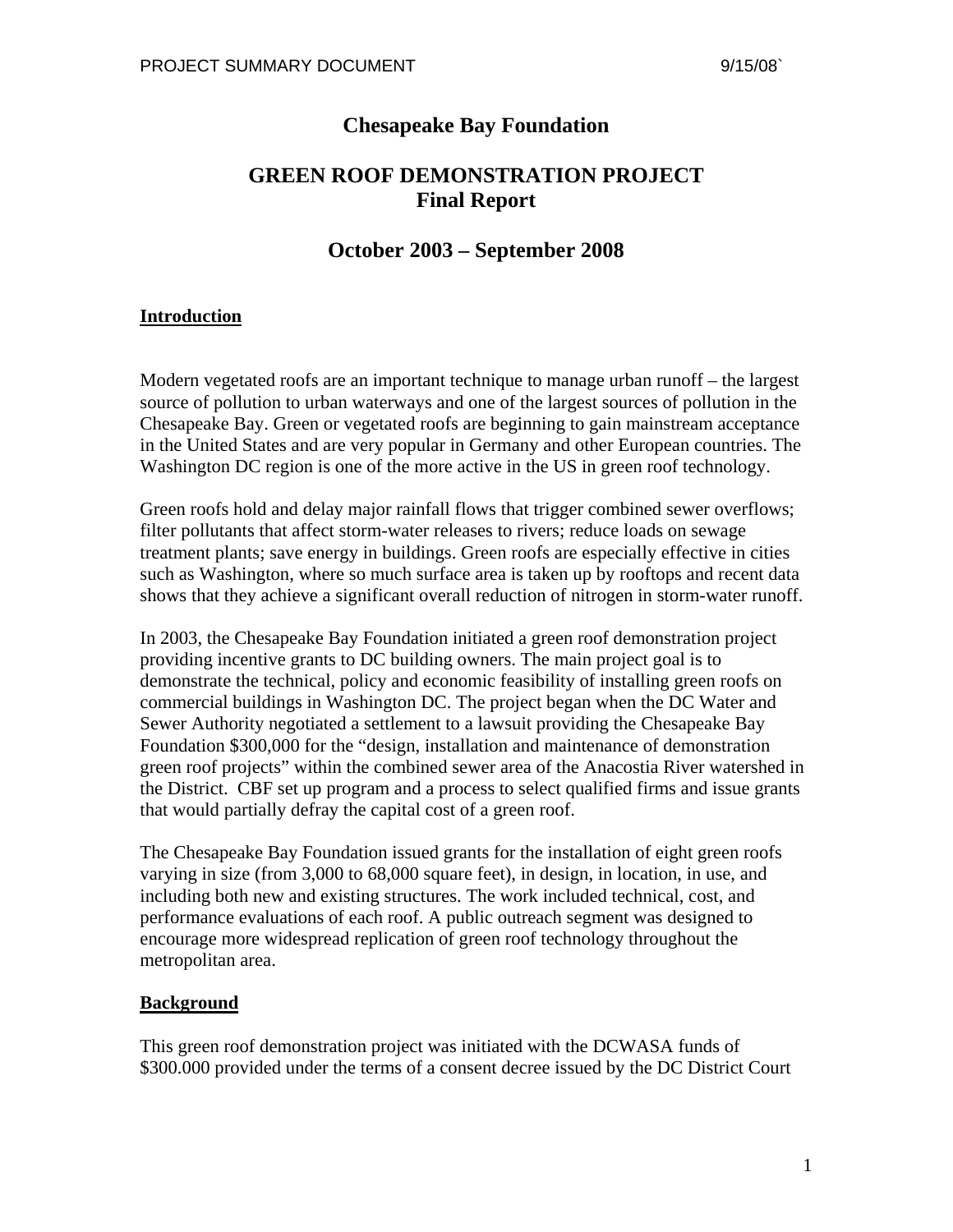on October 10, 2003.**<sup>1</sup>** In 2004 the CBF Anacostia River office set up a small grants program and a process through which proposals were requested for commercial green roofs from private and public entities. Letters of interest were solicited from a wide range of building owners and developers. The grants were intended to partially defray the capital cost of a green roof up to approximately 20 percent. The CBF established grant application guidelines and proposals were received and evaluated by CBF assisted by an expert advisory group using a common scoring matrix. In late 2004 the CBF issued three grants to selected building owners and, in 2005, issued a second round of green roof grants to four additional qualified building owners using DCWASA funds supplemented by new funds of \$50,000 received from the DC Department of Health, Watershed Protection Division. In early 2008 an eighth grant was issued with remaining funds.

Green roof designs take many forms but modern "extensive" systems were chosen for this demonstration project because of their relative simplicity, certain proven standard components and past success in controlling storm-water runoff and improving water quality.

About one third of the District of Columbia is served by a combined sewer system that, during even moderately heavy rains, becomes overloaded and discharges raw sewerage into adjacent rivers. An average of 75 overflow events each year result in 1.5 billion gallons discharged into the Anacostia River. The installation of green roofs on buildings in the combined sewer area would retain storm water during these heavy rains and consequently reduce the amount of overflow discharges. The goal of this demonstration project is to illustrate these benefits and encourage widespread applications of similar green roofs on both existing and new buildings in this watershed region.

More than half of the District's combined sewer area (about 7,000 acres) discharges into the Anacostia River. This Anacostia watershed encompasses many of the original neighborhoods of DC and includes a wide variety of commercial and residential buildings. Recent studies have estimated that about 1,500 acres of rooftops are within this target region representing at least four different types of buildings – private homes (row houses and detached houses), apartment buildings, commercial/institutional buildings, and government buildings. If green roofs are to have a significant impact on the reduction of the combined sewer system overflow problem, they will need to be installed on a large number of buildings in the target region.<sup>2</sup> This demonstration project could help realize major green roof coverage for Washington DC over the long term.

In Washington, the larger, steel and concrete single buildings such as apartments, commercial and government buildings with mostly flat roofs are most likely candidates for green roofs. Although precise numbers are unknown, within the CSS region, there are probably both a variety of existing buildings and planned new construction candidates for

 $\overline{a}$ 

<sup>&</sup>lt;sup>1</sup> The funds for CBF's green roof demonstration project came from a court settlement that Earthjustice negotiated on behalf of Anacostia Watershed Society, Kingman Park Civic Association, Friends of the Earth, Sierra Club, and American Canoe Association <sup>2</sup>

<sup>&</sup>lt;sup>2</sup> For example, ten percent of the rooftops in the target region would be about 150 acres, or over six million square feet, which is equivalent to a few hundred large commercial buildings.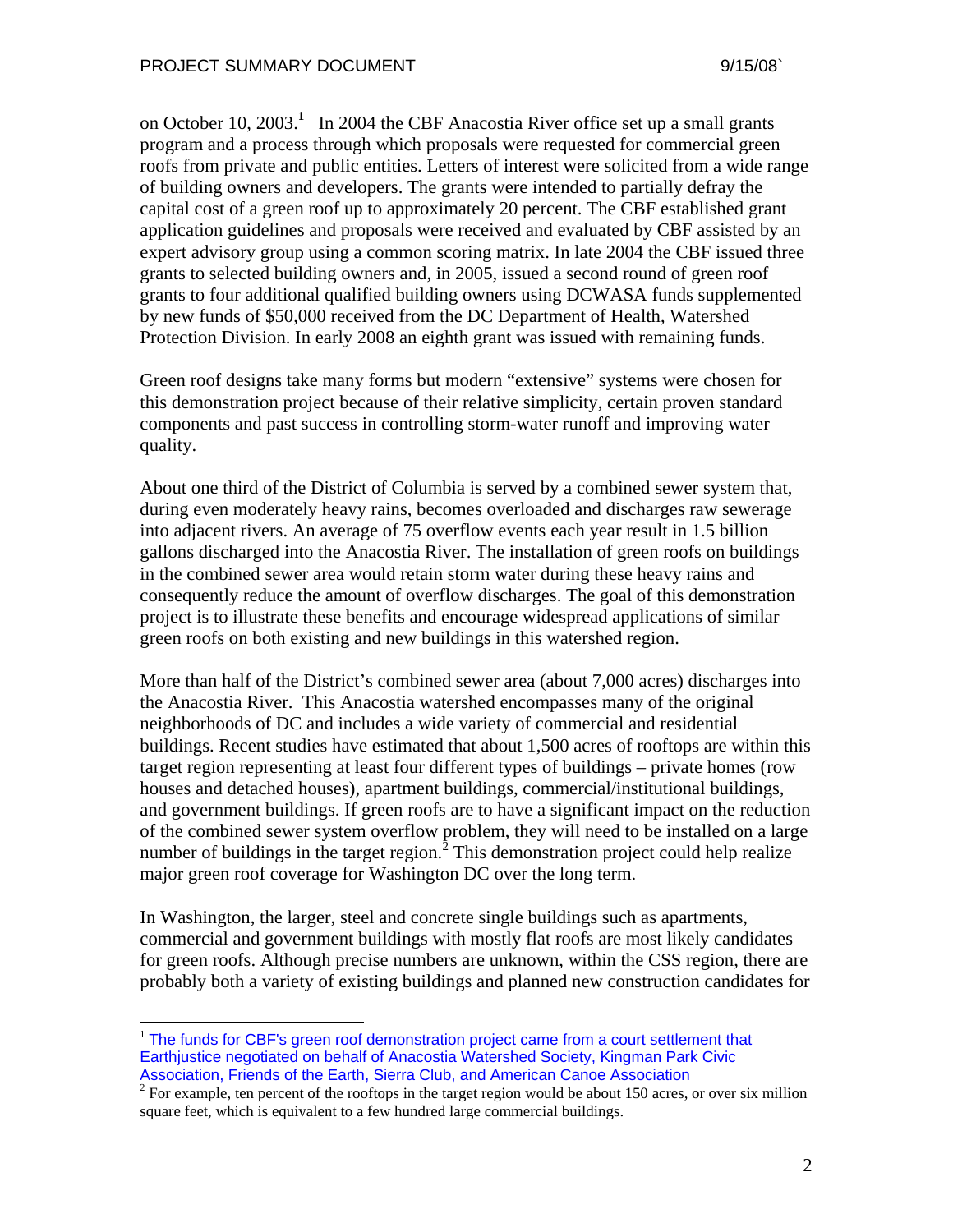future green roofs. Target buildings for this demonstration project, therefore, included three major building types (apartments / commercial / government), as well as both new and existing structures. The demonstration roofs would be models which all building owners could use to guide future plans for construction or re-construction. They could also use the factual information from this demonstration including costs, construction methods, performance, and maintenance needs.

## **The CBF Granting Process**

This project was initiated by CBF based on the very general instruction contained in the court's consent decree to install and maintain green roofs. In order to develop a workable and effective process to achieve long-term goals of promoting wide application of green roof technology in the DC metropolitan area, CBF decided to prepare a plan that would leverage the funds available and result in the construction of several green roofs by a variety of commercial and private building owners who could then be encouraged to learn from and share the experience with others with similar needs and resources.

The first step in this process was to organize an advisory panel of experts, local officials and stakeholders. This panel reviewed early plans, recommended an approach and scope and periodically reviewed progress. The CBF then established guidelines for acceptable green roof projects. To be acceptable, buildings would need to be located within the Anacostia River watershed in the District of Columbia and within the region served by the combined sewer system. Any commercial or private building could be eligible to receive a grant but the owner would be responsible for all aspects of the design, permitting, selecting contractors, construction and maintenance.

The guidelines referred to standard industry practice for extensive green roofs and asked grant applications to include preliminary designs, green roof coverage, estimates of storm-water retention, and estimates of cost. Since each grant would defray the capital cost of a green roof by about 20 percent, the building owner would be investing about 80 percent of the green roof capital cost. Each building owner would also cover all maintenance costs and, when applicable, execute a maintenance agreement with local regulatory authorities.

### **The Green Roof Grantees and Projects**

In 2004, the Chesapeake Bay Foundation issued grants for the installation of four green roofs to the following:

- The Anacostia Economic Development Corporation for a 10,000 sq ft green roof on a new building at 1800 MLK Ave. SE. It was installed in May 2007.
- Akridge for a 12,000 sq ft green roof on a new building at 700  $6<sup>th</sup>$  Street NW. Construction began in May 2007 and planned roof installation is late 2008.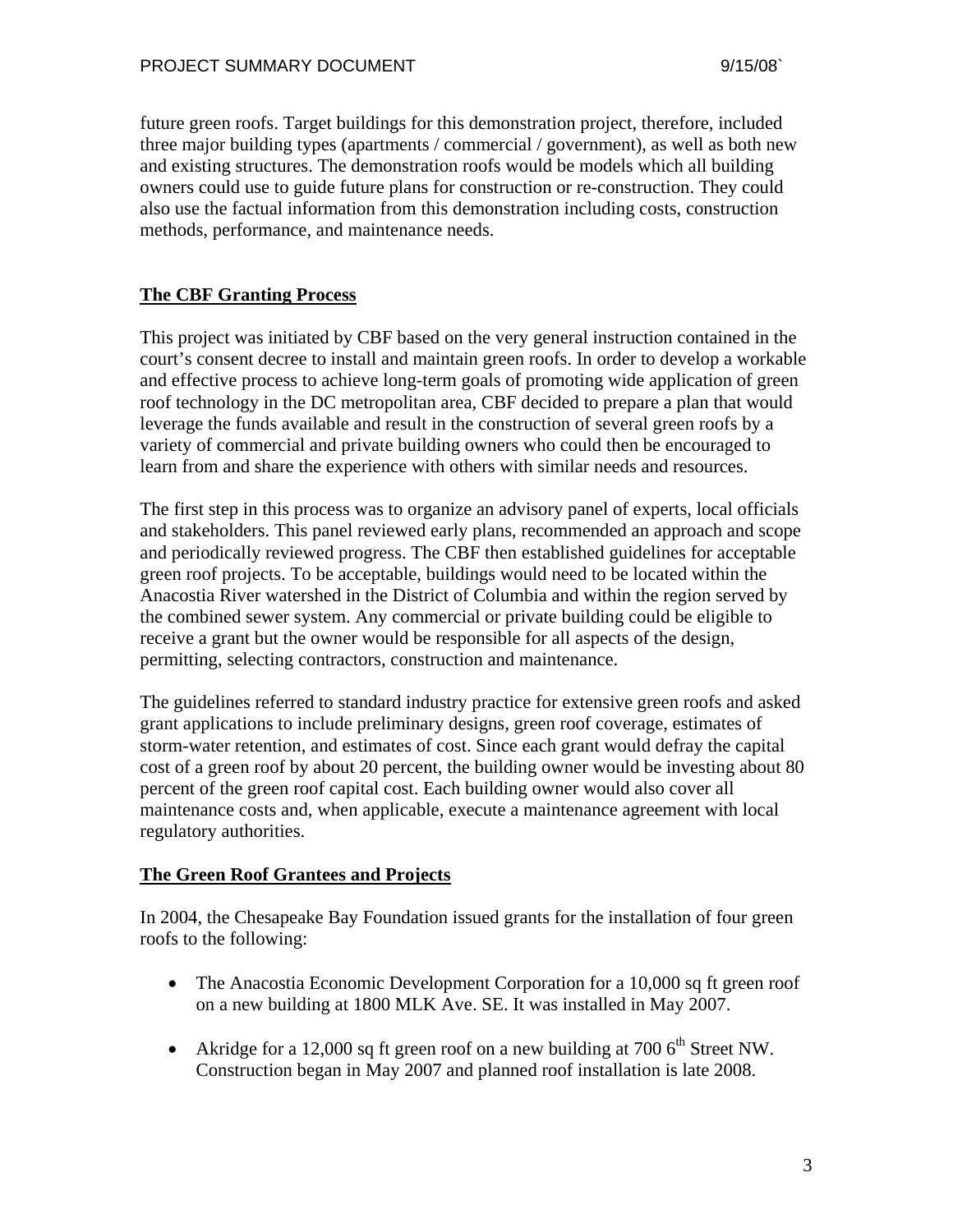• The JBG Companies for two green roof installations totaling 68,000 sq ft on the new Southeast Federal Center Venture at 1200 New Jersey Avenue SE and 1201 4<sup>th</sup> Street SE (The Department of Transportation headquarters). This roof was installed in September 2006.

In 2005, CBF issued a second round of grants to using remaining DCWASA funds (for the APA and DC Rec. grants) and new funds from the DC Department of Health, Watershed Protection Division (for the ASLA and JBG grants):

- The ASLA headquarters building at 636 Eye Street NW for a 3,000 sq ft green roof with a combination extensive/intensive design. This re-roofing project was completed in April 2006.
- The APA Headquarters Building at 10 G Street NE for a 3,000 sq ft green roof. This re-roofing project will be installed in 2008.
- The DC Recreation Dept. Building at 1310 Childress St. NE for a 5,000 sq ft green roof on a new recreation building. It was installed in late 2006, and the facility was opened in the spring of 2007.
- The JBG office building at 51 Louisiana Ave. NW for a 12,000 sq ft green roof on a combination of a new structure and modified existing building. The green roof installation will be in the fall of 2008.

In June 2008 CBF issued one final green roof grant, with remaining funds, to:

• A developer of low-income housing, Mi Casa Inc. will install two green roofs totaling 3,000 sqft on two separate condo buildings in the Ivy City neighborhood of NE DC. The work is currently in the design stage and the roofs will be installed in 2009.

Table 2 shows a list of the above projects with green roof coverage and storm water retention estimates for each.

### **The Nationals Stadium Green Roof**

While not technically a part of these GRDP incentive-grants, in 2007, CBF had the opportunity to issue another grant to install and maintain a 6,000 sq ft green roof on a concession building at the new National's baseball stadium in SE DC. The grant was made possible with funding from the Summit Fund of Washington, and the roof was completed just before opening day in April 2008. This installation adds a significant public awareness aspect to green roof initiatives in Washington DC. Details about the project are available separately from CBF.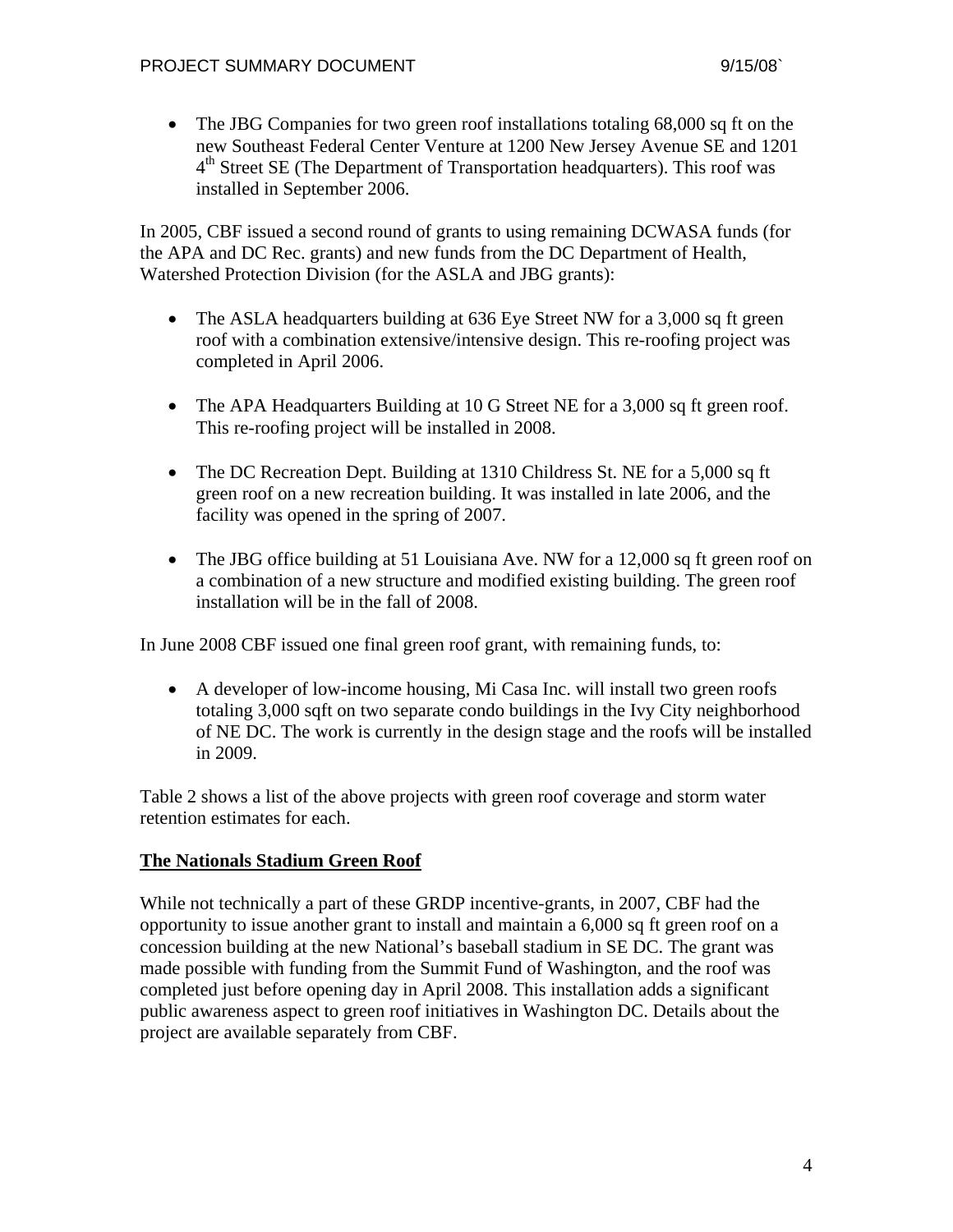| Table 2                                                                           |
|-----------------------------------------------------------------------------------|
| <b>Estimates of Green Roof Coverage and storm-water retention for seven roofs</b> |

| <b>PROJECT</b>                             | Green<br>Roof<br>Area (sq<br>ft) | Percent<br><b>Gr Roof</b><br>Coverage | Type                                 | Annual<br>Water<br>Retention<br>Est. gals | <b>Status</b>     |
|--------------------------------------------|----------------------------------|---------------------------------------|--------------------------------------|-------------------------------------------|-------------------|
| <b>ASLA</b><br>Eye St NW                   | 3,300                            | 67%                                   | Combined<br>Extensive /<br>intensive | 45,000                                    | Complete          |
| <b>DOT Hqtrs</b><br>M St SE                | 68,000                           | 42%                                   | Extensive                            | 1,020,000                                 | Complete          |
| <b>APA</b><br>G St NE                      | 3,000                            | 10%                                   | Extensive w/<br>labyrinth            | 45,000                                    | Complete          |
| <b>AEDC</b><br><b>MLK</b> Ave<br><b>SE</b> | 10,500                           | 51%                                   | Extensive                            | 158,000                                   | Complete          |
| Akridge<br>$6th$ St NW                     | 11,000                           | 43%                                   | Extensive                            | 165,000                                   | Scheduled<br>2008 |
| DC Rec<br>Childress St<br><b>NE</b>        | 5,400                            | 25%                                   | Extensive                            | 81,000                                    | Complete          |
| <b>JBG</b><br>LA Ave<br><b>NW</b>          | 17,000                           | 46%                                   | Extensive                            | 255,000                                   | Scheduled<br>2008 |
| Mi Casa<br><b>Ivy City</b><br>NE DC        | 3,000                            | 50%                                   | Extensive                            | 45,000                                    | Scheduled<br>2009 |

Total Green Roof Coverage for all projects = 121,200 sq ft Average Green Roof Percent Coverage for all projects = 43% Total estimated annual storm-water retention  $= 1,814,000$  gals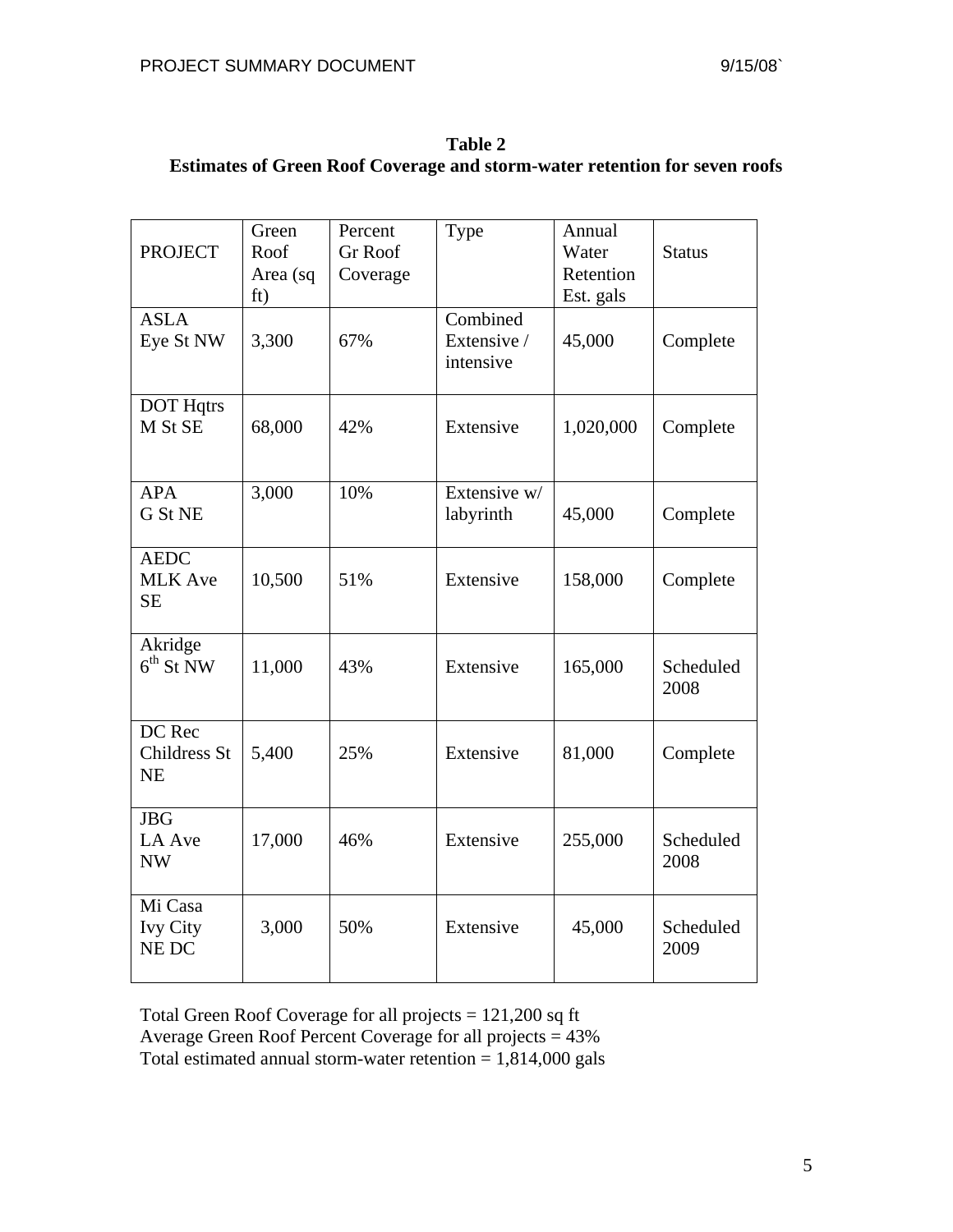#### **Illustrating Technical and Economic Feasibility**

These CBF green roof projects demonstrate technical and economic feasibility by showing how each system is successfully designed and installed and by providing an accounting for the costs of each system. The green roof industry has matured to the extent that architects and engineers can specify components and refer to standards when preparing building designs. Therefore, each of the green roofs listed above have had a set of design specifications and drawings prepared by the building architects and engineers. Those designs that need to meet storm-water requirements of the District of Columbia have been submitted to the appropriate agencies and have received approvals. In addition, the systems have been inspected when completed and each owner has executed a maintenance agreement with the DC Department of the Environment.

The most important aspect of good technical performance of these green roofs is whether they will remain sound and effective over time without extensive maintenance required. The CBF and its commercial building partners periodically review the status of each roof and report their experience.

Whether these green roofs are economically feasible also depends on performance over time. CBF has collected data on capital costs of each project, based on initial design estimates as well as actual costs for those roofs completed. Each grant proposal included an estimate of the green roof capital cost (that is: the added cost of all green roof components above that which would be required for any standard roof). In general this would include the cost of plants, growing media, drainage system, filters and root barriers, but not the basic waterproofing components. This estimate formed the basis of calculating the 20% incentive grant amount requested.

The following shows the range of cost estimates based on data collected so far.

- Per sq ft cost for small re-roofing projects (under 5,000 sq ft) ------ \$25-30
- Per sq ft cost for moderate new roof projects (up to  $10,000$  sq ft)  $-$  \$20-25
- Per sq ft cost for large new projects  $(15,000 70,000 \text{ sq ft})$  --------- \$10-15

Another indicator of economic feasibility for these green roof projects is the extent to which commercial building owners and developers are willing to invest their own money. Since the grant procedure followed here only supplied 20% of actual green roof costs, the owner had to make a financial decision to invest 80% based on his estimate of the expected return on that investment. The one obvious return for new buildings in DC is that storm-water regulations require some kind of treatment system and the green roof is a substitute for such systems as sand filters. There may be a number of other cost savings as well (such as energy savings) that an owner could expect. There may also be intangible benefits to owners such as tenant esthetic preferences, but these data are not yet available.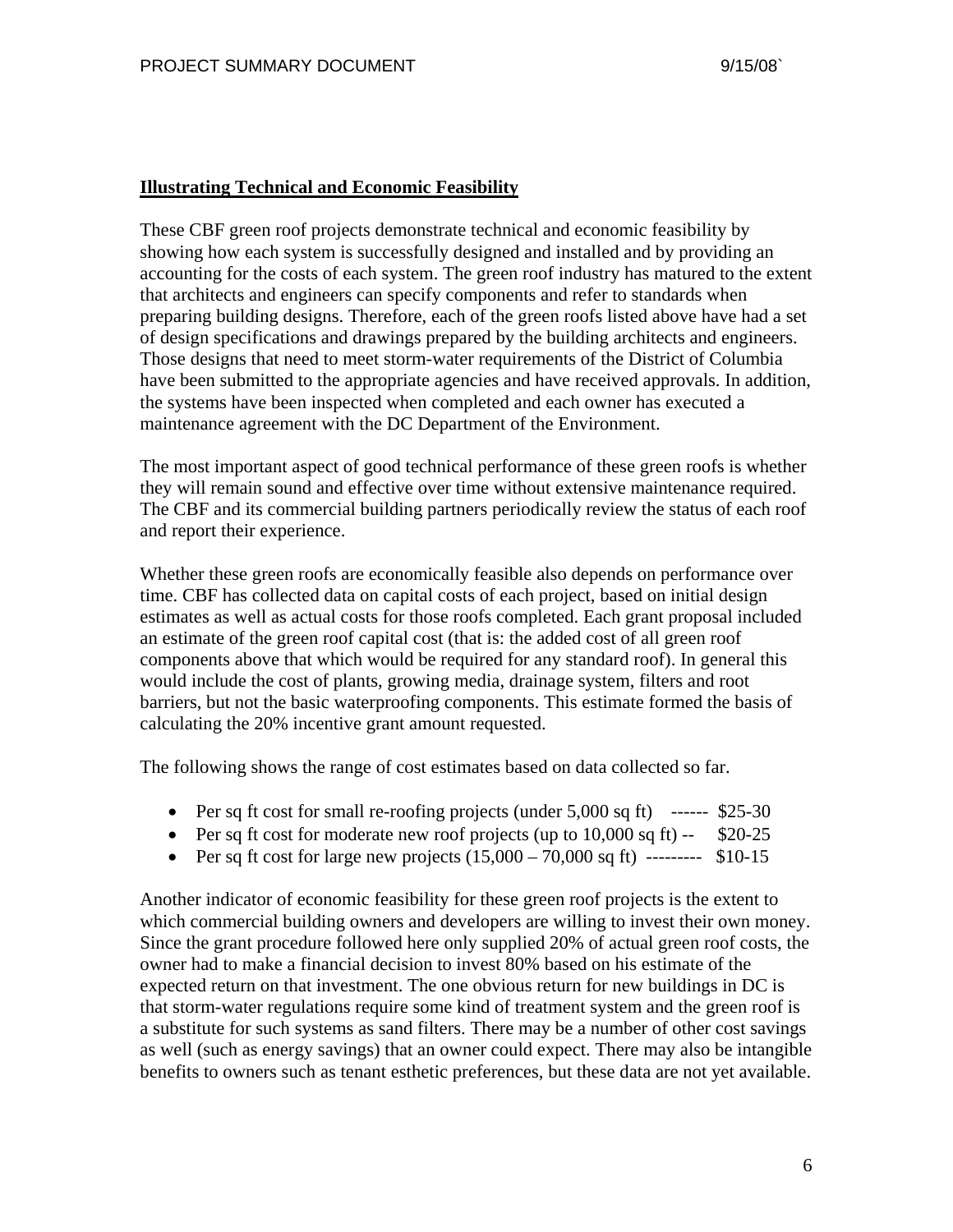Thus this project has show that certain commercial businesses will make these investments an incentive grant of about 20% is offered.

#### **Green Roof Performance Indicators**

Green roof technology improves storm water management by reducing total quantities of rooftop runoff and peak flow rates during high-intensity rains. The water quantity retention performance of green roofs has been measured and documented for a range of conditions and design parameters. In contrast to water quantity data, however, water quality measurements from green roof systems are much less available. As green roofs become standard acceptable technologies for managing storm-water, their water quality performance will need more verification. With the green roof projects funded under the CBF grant program, each grantee has been asked to estimate the storm water retention expected from the proposed green roof. CBF has also reviewed the existing research on performance and has supported a monitoring project with one of its grantees.

Extensive, sedum-vegetated green roofs with 3" to 4" of growing medium have been shown to reduce storm-water runoff by 50-100% during most rains resulting in an average of about 50% -75% total water retention from rainfall over a typical year. Thus, more than half of the annual rainfall usually stays on the roof until it is evaporated back into the air. Over an average year of typical Washington DC rainfall, such a green roof would retain about 15 gallons of storm-water per square foot of coverage.

In very heavy rains green roofs will not retain all of the water but will delay runoff and reduce peak flow rates. The effectiveness of green roofs as storm-water retention systems depends on the system design, depth of substrate and climate. All green roofs have a limited retention capacity that can be described by a "threshold storm" (defined by volume, rate and duration). In designing green roofs it is important to define the size and type of storms it will address.

The reduction in flow rates from storms that green roofs provide can serve to reduce overflows of combined sewer systems and reduce storm-water runoff in general. The data on water quantity control performance are available from several sources. One source is the Center for Green Roof Research at Penn State, which has collected recent data from their test roofs that can be applied to local US east coast conditions such as Washington DC. Another source is a Federal Technology Alert published by the US Department of Energy, which contains data on rainwater runoff and retention capacity for different green roof soil depths. It concludes that a green roof with 3-4 inches of soil can retain about one inch of rainfall and that a typical green roof will absorb, filter, retain and store up to 75% of the annual precipitation under conditions prevalent in most areas of the United States.

In other research work, the City of Portland Bureau of Environmental Services found that a typical green roof captures and evaporates between 10 and 100 percent of the rainfall depending on both the roof design and the characteristics of the rain event. The nature of the growing media such as size and texture of soil particles as well as the soil depth have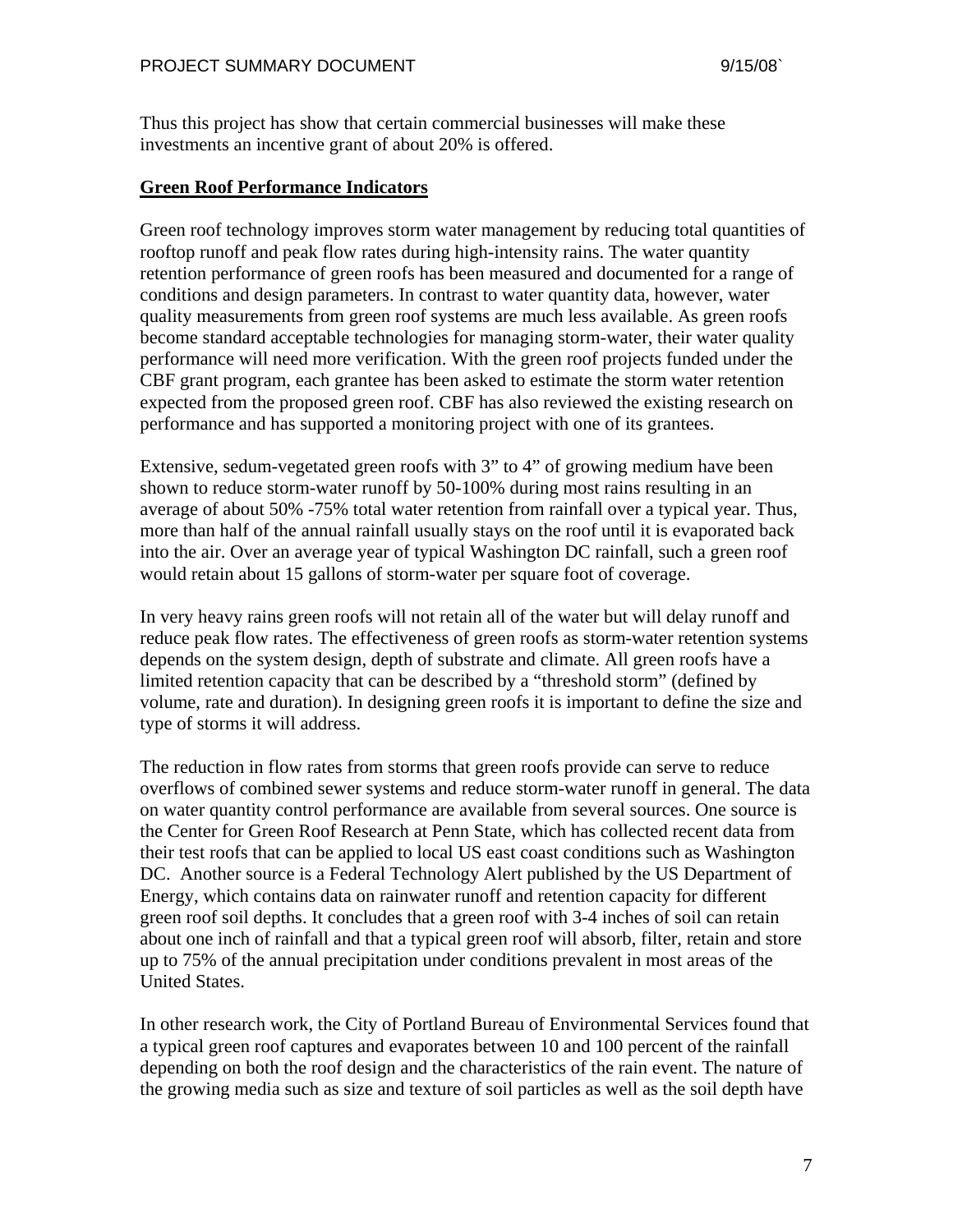a large influence on water retention capacity. Because most extensive roofs have growing media specifically engineered to be lightweight and thin, their design has great influence on retention capacity. Some additional data collected by the firm "Roofscapes, Inc." show that about three inches of growing media will reduce average annual rainfall by more than 50 percent. These data also have been confirmed by a recent study, "Evaluation of an Extensive Green Roof" by a Toronto, Canada agency with monitoring work conducted by York University.

Using a combination of the above and CBF's own monitoring data for guidance, the following table provides estimated water retention capacity for a typical extensive green roof under the conditions prevalent in the Washington DC area. These numbers can be used for making first estimates of performance but each roof design will have its own performance measures that should be determined through the application of test data for specific systems.

| Table 3                                                                           |
|-----------------------------------------------------------------------------------|
| Storm-water retention capability of typical extensive green roof in Washington DC |

|                                |     | Gals per sq ft of green roof   Gals per acre of green roofs |
|--------------------------------|-----|-------------------------------------------------------------|
| Green roof water retention     | 0.6 | 25,000                                                      |
| max for single rain event      |     |                                                             |
| Green roof water retention     | 15  | 630,000                                                     |
| total for average year of rain |     |                                                             |

Some US researchers have collected data measuring water quality from green roof experiments. Measurements reported recently are from experiments by the City of Portland, Oregon; by North Carolina State University; and by Pennsylvania State University. Water quality data were also collected in the monitoring work in Toronto by York University where it was shown that water quality loads could be reduced for almost all variables, primarily due to decreased flow volumes. In addition, some longer-term studies have been done in Germany and provide data to help design green roofs that will remove certain pollutants.

### **Green Roof Monitoring Experiment**

As part of its green roof demonstration work, CBF cooperated with one of its grantees to conduct a limited water quantity and quality monitoring experiment during 2007 on the 3,000 sq ft green roof installed in May of 2006 at the headquarters of the American Society of Landscape Architects (ASLA) on 636 Eye Street NW, Washington DC. The experiment was conducted by Dr. Charles Glass of Howard University. Water quality and quantity were measured for 5 rain events in the fall of 2006 and the spring of 2007. Temperature, pH, total suspended solids, total dissolved solids, dissolved oxygen, chemical oxygen demand, and nutrients were measured on rain water and runoff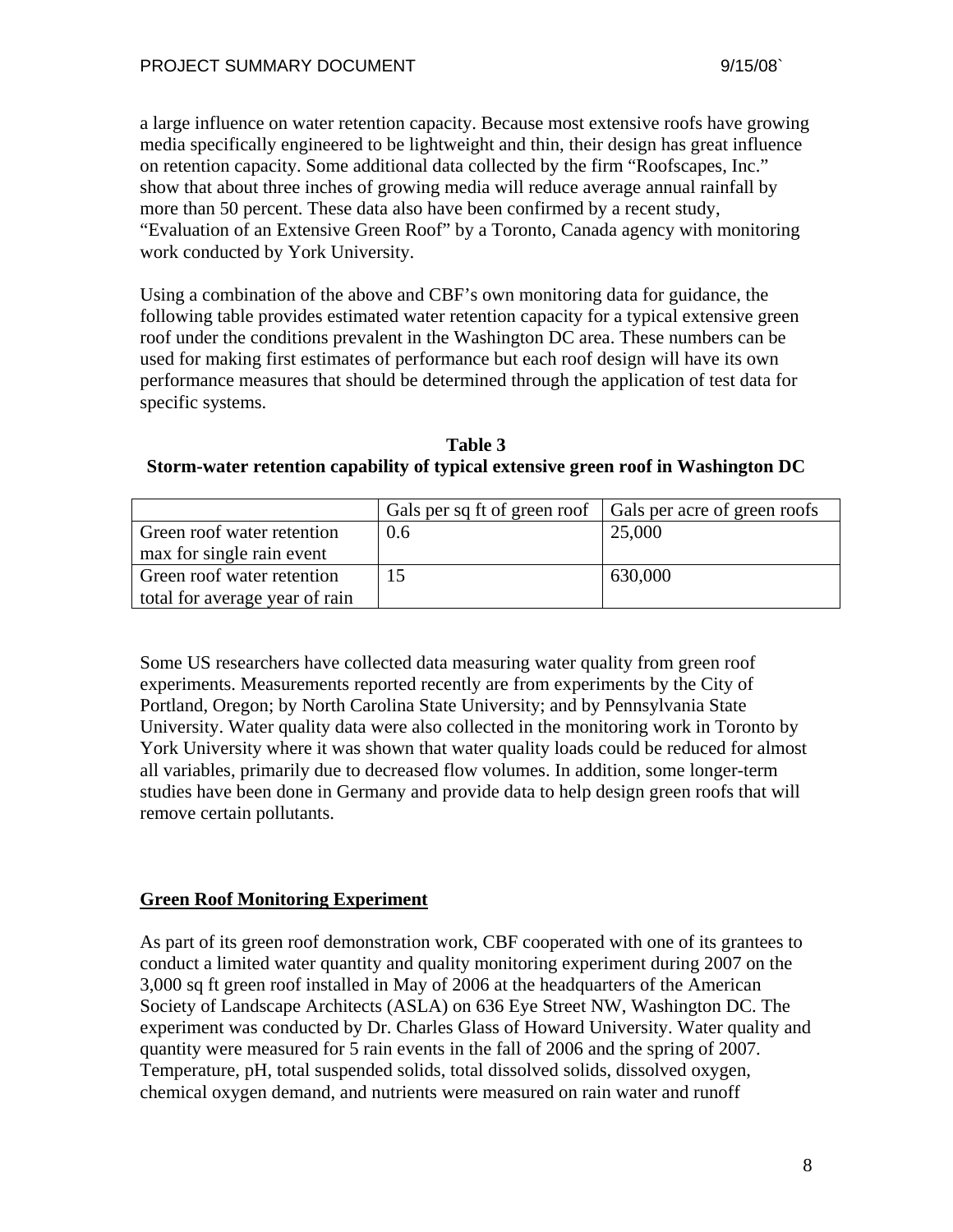collected from the green roof. Heavy metals were measured for two rain events to check for their presence.

The ASLA green roof retained approximately 75% of the total rainfall volume that fell on it over the ten month period that data were collected. The COD, phosphate, total phosphorus, total suspended solids, and total dissolved solids all increased by significant amounts over the concentration originally present in rain water; however the concentrations were below the E.P.A.'s promulgated freshwater chronic concentration standards. Nitrogen concentrations measured in the ASLA green roof runoff were similar to the values measured in the rainwater indicating that, when combined with the measured volume reduction, a significant overall reduction of nitrogen in stormwater runoff from a green roof can be expected.

The monitoring was designed to provide initial performance indicators for a typical green roof operating in Washington DC with a focus on water quality because very few previous studies produced such data. The data collected must be examined with care given the limited scope and the low number of samples. However, a few general observations are instructive and can be used as a basis for a more comprehensive evaluation of green roofs and how they could reduce city-wide pollution problems from storm-water runoff.

### **Water Quantity Measurements**

Green roofs are highly effective at storm-water volume reduction. To produce runoff from green roofs, storms generally have to be larger than 1 inch in a 24-hour period, and often must come in quick succession. The ASLA green roof retained approximately three quarters of the total rainfall volume that fell on it over the ten month period that data were collected for this monitoring effort. The following graph shows both rainfall and green roof runoff amounts measured during this experiment.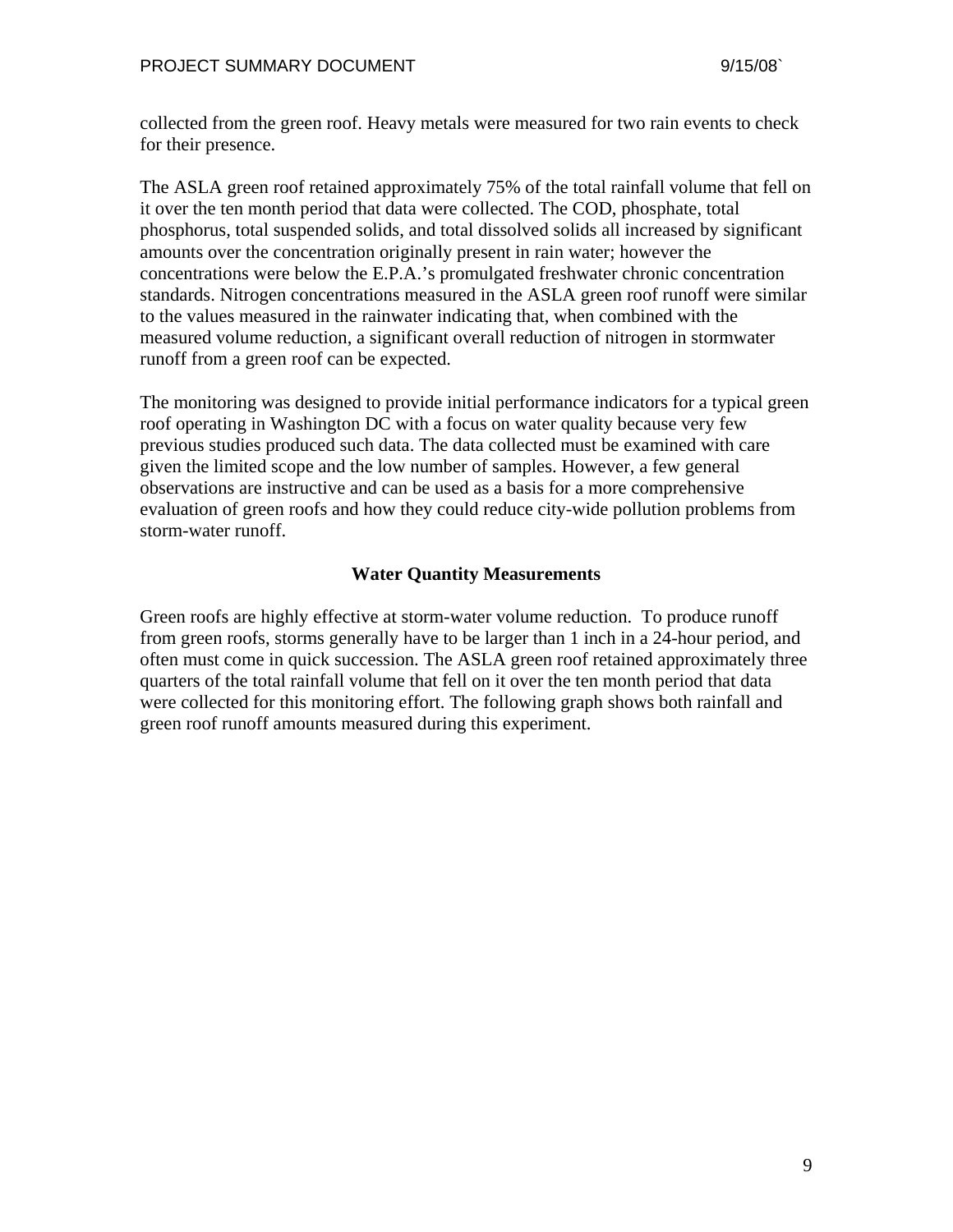

### **Water Quality Measurements**

Production of certain nutrients (esp. phosphorus) can be expected from a young green roof; however the concentrations of nutrients should generally fall below the E.P.A.'s promulgated freshwater chronic concentration standards and concentrations currently found in runoff from local streets and possibly normal roofs. Nitrogen concentrations measured in the ASLA green roof runoff were similar to the values measured in the rainwater indicating that, when combined with the measured volume reduction, a significant overall reduction of nitrogen in stormwater runoff from a green roof can be expected.

Heavy metals can also be produced by green roofs however they too should largely fall below the allowable limits and below street concentrations.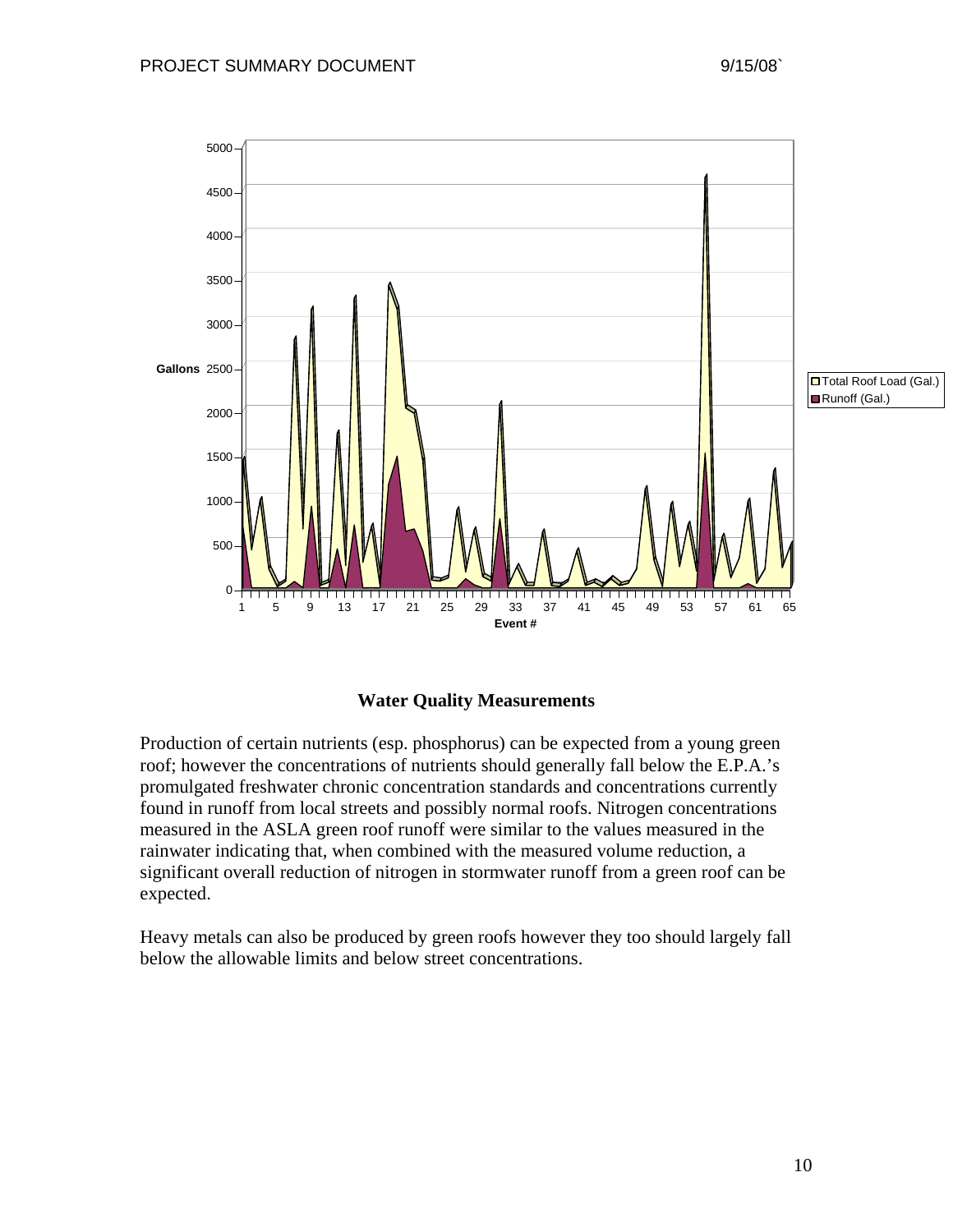#### **Monitoring Experiment Conclusions**

This experiment should be viewed as providing useful initial data for beginning to evaluate green roof performance in the Washington D.C. metropolitan area. The ASLA green roof seems to perform well with water retention and evapotranspiration and reducing the nitrogen load in runoff. In time, as the green roof continues to mature, there will probably be lower concentrations of phosphorus in the water that does pass through the roof.

The results obtained here are also consistent with other recent research on green roof performance at the Center for Green Roof Research at Penn State University, with research by Dr. Bill Hunt and others at the Water Resources Research Institute, N. C. State University and studies conducted by Dr. Manfred Kohler and Dr. Marco Schmidt at the Technical University of Berlin. These studies indicate that, with the appropriate choice of substrate, mature green roofs can be designed to reduce total pollutant discharges.

In Conclusion, Green roofs have significant potential for reducing certain most harmful storm-water carried pollutants in major metropolitan areas such as Washington DC. However, more comprehensive and extensive monitoring studies are needed to evaluate specific performance measures of specific designs and develop accurate predictive tools. A paper describing this experiment and the results was presented by Dr. Glass at the annual Green Roofs for Healthy Cities conference in Baltimore in May 2008, and the data are also documented on the ASLA website.

#### **Encouraging More Green Roofs in Washington DC**

The project efforts described in this report will only result in significant reductions in pollutants entering the Anacostia River if a next step focuses on the ultimate goal of expanding green roof coverage in Washington DC on a very large scale. Such large scale replication will take time and financial investments but is achievable given enough political will and commercial awareness of economic benefits. The CBF demonstration project has developed a workable and effective granting process and shown that incentive grants can get results. It has also demonstrated the technical and economic feasibility of commercial green roofs in this city. As more of the roofs are completed, there will be additional opportunities to learn about specific green roof designs and their uses.

This work has also provided useful data to illustrate performance and estimate long-term benefits of large-scale green roof coverage projections. It is now important to establish a more permanent institutional system with adequate financing to provide either incentives or requirements for widespread adoption of commercial green roofs and, at the same time, establish technical requirements and standards to ensure that future green roofs will be built and perform as predicted.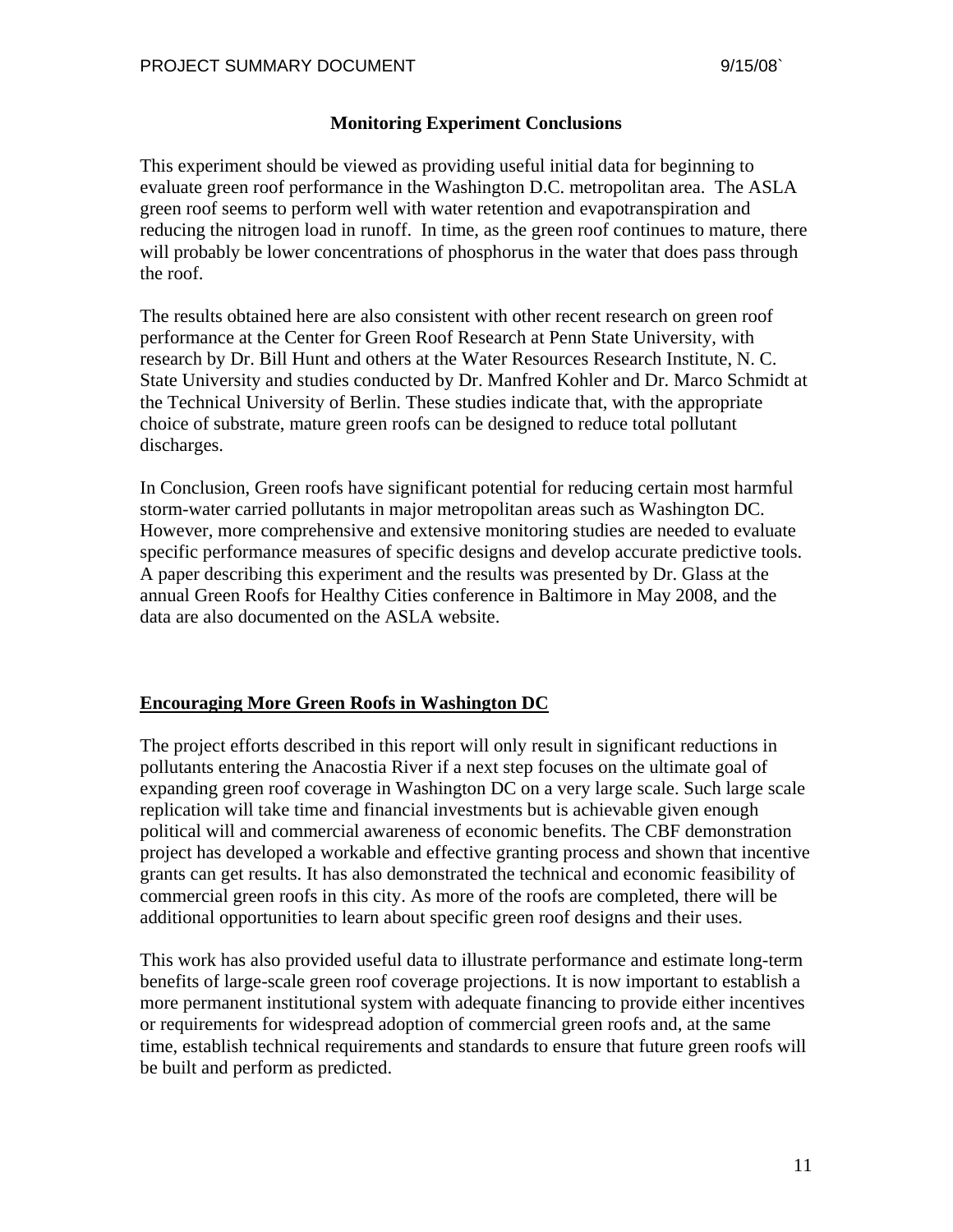## **Appendix A Chesapeake Bay Foundation GREEN ROOF PROJECT DATA SHEET [As Built]**

### **U.S. Department of Transportation Headquarters Building(s) Southeast Federal Center September 2008**

| <b>Building:</b>              | New construction twin office buildings completed in 2007. Offices<br>for DOT top management and that of the several major federal<br>agencies within DOT. Building is privately owned and leased to<br>the federal government. Occupants moved in June 2007.                                                                                                                                                                                                                                                                    |  |
|-------------------------------|---------------------------------------------------------------------------------------------------------------------------------------------------------------------------------------------------------------------------------------------------------------------------------------------------------------------------------------------------------------------------------------------------------------------------------------------------------------------------------------------------------------------------------|--|
| <b>Building Owner:</b>        | JBG / Federal Center, LLC                                                                                                                                                                                                                                                                                                                                                                                                                                                                                                       |  |
| <b>Address:</b>               | 1200 New Jersey Avenue, SE                                                                                                                                                                                                                                                                                                                                                                                                                                                                                                      |  |
| <b>Green Roof Coverage:</b>   |                                                                                                                                                                                                                                                                                                                                                                                                                                                                                                                                 |  |
|                               | 68,000 sq ft on both lower roof sections and top of penthouses on<br>two separate, adjacent buildings with pavers for walkways around<br>perimeter and access through doorways in utility penthouse.                                                                                                                                                                                                                                                                                                                            |  |
| <b>CBF Grant Amount:</b>      |                                                                                                                                                                                                                                                                                                                                                                                                                                                                                                                                 |  |
|                               | \$100,000                                                                                                                                                                                                                                                                                                                                                                                                                                                                                                                       |  |
| <b>Total Green Roof Cost:</b> |                                                                                                                                                                                                                                                                                                                                                                                                                                                                                                                                 |  |
|                               | \$720,000 -- Actual as-built cost from contractor data                                                                                                                                                                                                                                                                                                                                                                                                                                                                          |  |
| <b>Installation Date:</b>     | October 2006                                                                                                                                                                                                                                                                                                                                                                                                                                                                                                                    |  |
|                               | Green Roof System: Extensive green roof system design. Components were supplied by<br>American Permaquik and include a root barrier, filter fabric and<br>moisture retention mat (design specs similar to American<br>Hydrotech Garden Roof System). The lightweight growing<br>medium, about 3 inches deep, meets ASTM standards and is<br>similar to American Hydrotech Lite Top Soil. Sedum plugs are<br>planted at two per square foot. The roofer was Gordon<br>Contractors, and the green roof installer was Davey Trees. |  |
| <b>Storm-water Retention:</b> |                                                                                                                                                                                                                                                                                                                                                                                                                                                                                                                                 |  |
|                               | This roof is estimated to retain approximately 1,020,000 gallons of<br>storm water over a one-year period of typical rainfall in the<br>Washington DC region. This calculated amount was part of the<br>application to the District of Columbia for a building storm-water<br>management permit and reflects an average 56% retention factor<br>for the green roof.                                                                                                                                                             |  |
| Access:                       | Limited access to roof for small, escorted groups by appointment.<br>Contact JBG, DOT or CBF for further information.                                                                                                                                                                                                                                                                                                                                                                                                           |  |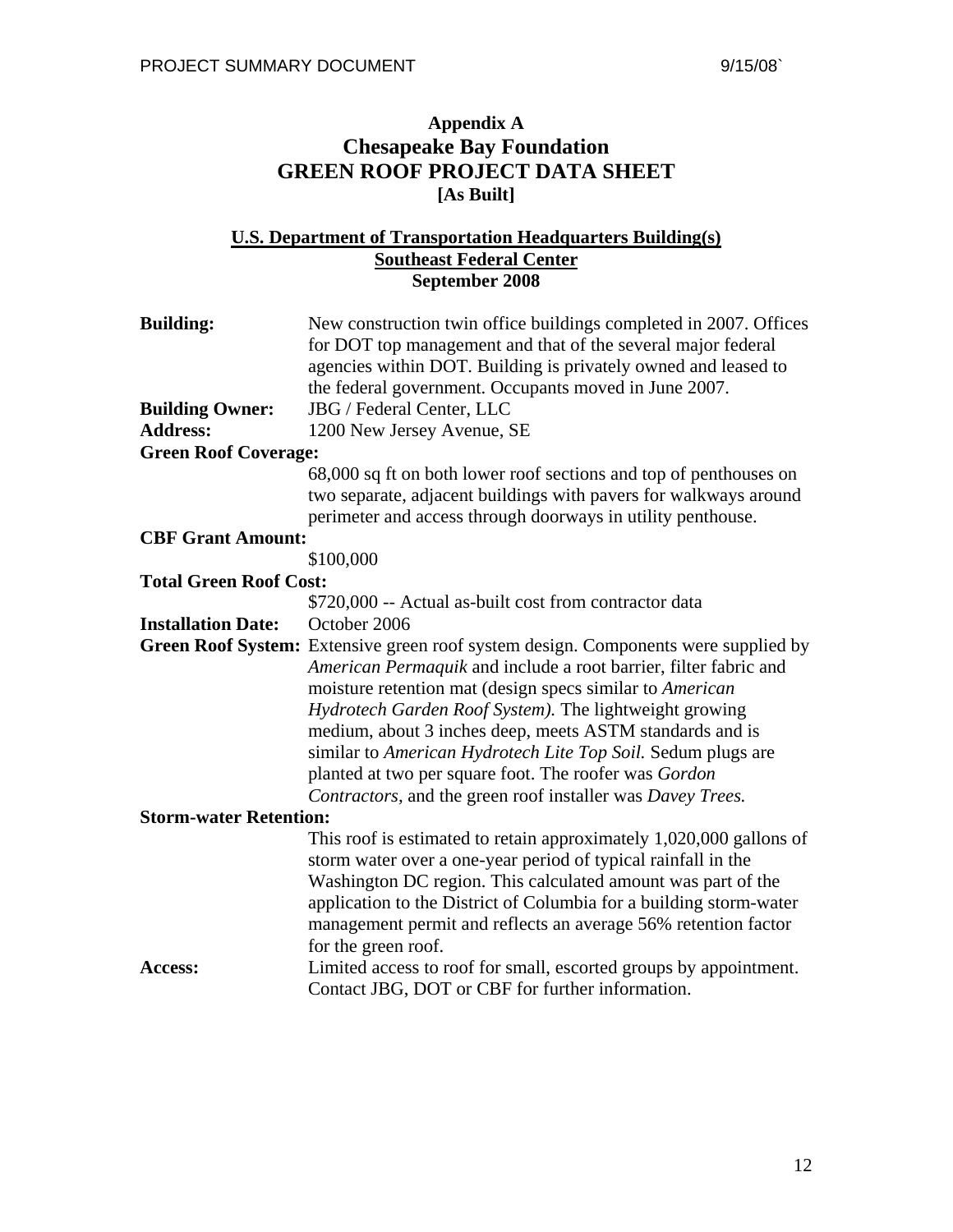# **Appendix B Chesapeake Bay Foundation GREEN ROOF PROJECT DATA SHEET [As Built]**

#### **D.C. Department of Parks and Recreation – Trinidad Recreation Center September 2008**

| <b>Building:</b>                                 | New construction completed in 2007; Center includes gym, other<br>youth activity rooms, game rooms, meeting rooms and fitness                                                                                                                                                                                  |
|--------------------------------------------------|----------------------------------------------------------------------------------------------------------------------------------------------------------------------------------------------------------------------------------------------------------------------------------------------------------------|
|                                                  | center.                                                                                                                                                                                                                                                                                                        |
| <b>Building Owner:</b>                           | District of Columbia, Department of Parks and Recreation                                                                                                                                                                                                                                                       |
| <b>Address:</b>                                  | 1310 Childress Street, NE                                                                                                                                                                                                                                                                                      |
| <b>Total Green Roof Coverage:</b>                |                                                                                                                                                                                                                                                                                                                |
|                                                  | 5,400 sq ft on lower roof section with pavers for walkways around<br>perimeter and access through a fixed roof ladder and hatch.                                                                                                                                                                               |
| <b>CBF Grant Amount: \$20,000</b>                |                                                                                                                                                                                                                                                                                                                |
| <b>Total Green Roof Cost (initial estimate):</b> |                                                                                                                                                                                                                                                                                                                |
|                                                  | \$120,000.                                                                                                                                                                                                                                                                                                     |
| <b>Installation Date:</b> December 2006          |                                                                                                                                                                                                                                                                                                                |
|                                                  | <b>Green Roof System:</b> Extensive green roof system design using a modular roof top<br>garden system as manufactured by Green Tech Inc. The modules<br>are 4ft by 4ft plastic trays with built-in drainage channels. The<br>planting medium fills the trays to about 8 inch depth. The plants<br>are sedums. |
| <b>Storm-water Retention:</b>                    |                                                                                                                                                                                                                                                                                                                |
|                                                  | This roof is estimated to retain approximately 81,000 gallons of<br>storm water over a one-year period of typical rainfall in the<br>Washington DC region.                                                                                                                                                     |
| Access:                                          | Limited access to roof for small groups by appointment. Contact<br>DC Parks and Rec. or CBF for further information.                                                                                                                                                                                           |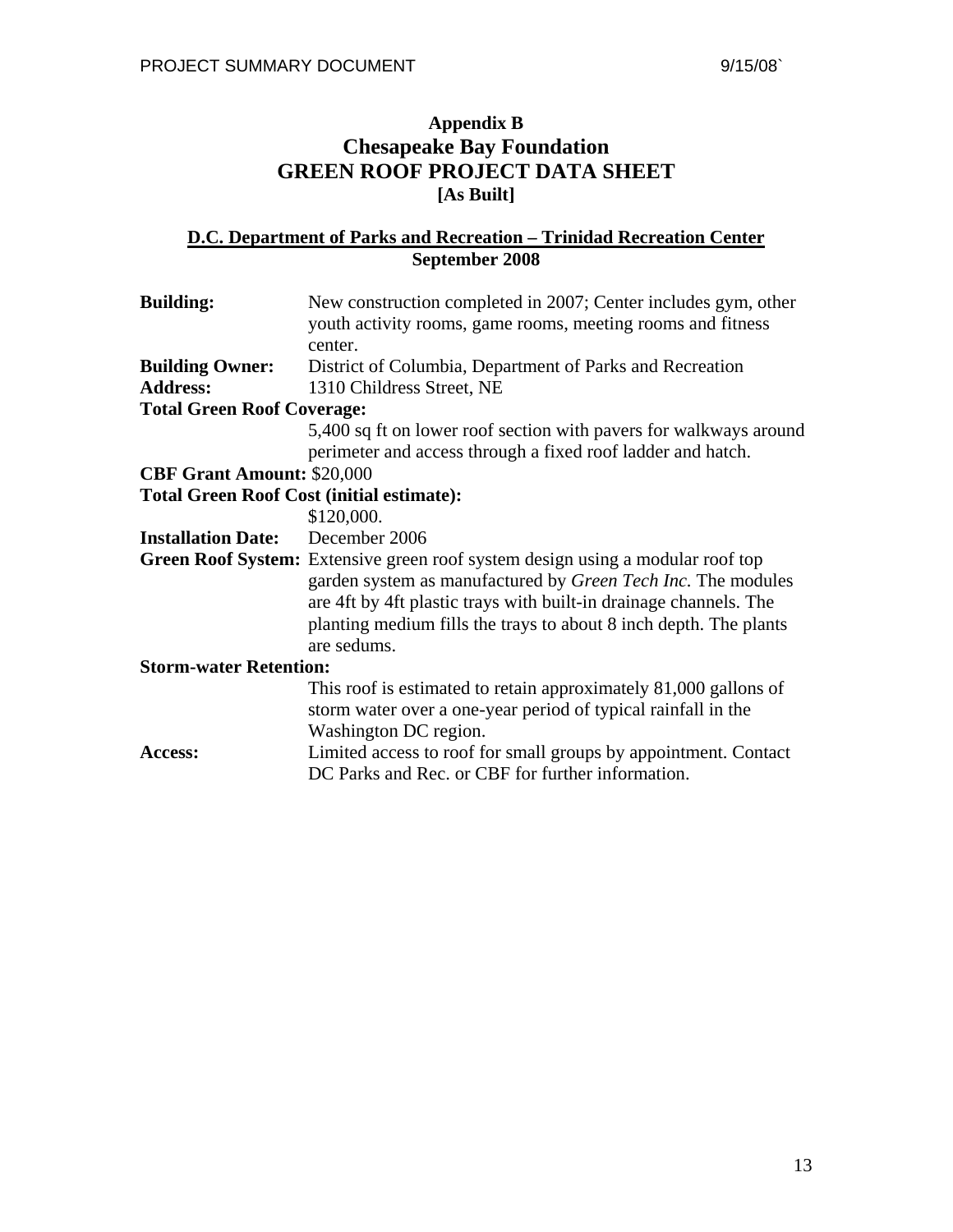# **Appendix C Chesapeake Bay Foundation GREEN ROOF PROJECT DATA SHEET [As Built]**

## **American Society of Landscape Architects Headquarters Building**

## **September 2008**

| <b>Building:</b>                  | Substantial rooftop renovation and re-roofing of existing ASLA<br>office building completed in spring 2006.                                                                                                                                                                                                                                                                                                                                                                                                                                                                             |
|-----------------------------------|-----------------------------------------------------------------------------------------------------------------------------------------------------------------------------------------------------------------------------------------------------------------------------------------------------------------------------------------------------------------------------------------------------------------------------------------------------------------------------------------------------------------------------------------------------------------------------------------|
| <b>Building Owner:</b>            | American Society of Landscape Architects (ASLA)                                                                                                                                                                                                                                                                                                                                                                                                                                                                                                                                         |
| <b>Address:</b>                   | 636 Eye Street NW                                                                                                                                                                                                                                                                                                                                                                                                                                                                                                                                                                       |
| <b>Total Green Roof Coverage:</b> |                                                                                                                                                                                                                                                                                                                                                                                                                                                                                                                                                                                         |
|                                   | 3,300 sq ft on two elevated "waves" on either side of a patio plus a<br>surrounding extensive system covered by a grating walkway.<br>Access is through a new stairwell with planting on top.                                                                                                                                                                                                                                                                                                                                                                                           |
| <b>CBF Grant Amount: \$20,000</b> |                                                                                                                                                                                                                                                                                                                                                                                                                                                                                                                                                                                         |
| <b>Total Green Roof Cost:</b>     |                                                                                                                                                                                                                                                                                                                                                                                                                                                                                                                                                                                         |
|                                   | The cost was estimated by ASLA at \$350,000 for a unique system<br>incorporating special educational, architectural, esthetic and<br>experimental components.                                                                                                                                                                                                                                                                                                                                                                                                                           |
| <b>Installation Date:</b>         | April 2006                                                                                                                                                                                                                                                                                                                                                                                                                                                                                                                                                                              |
|                                   | Green Roof System: Combination intensive / extensive green roof system design. One<br>of the elevated "waves" is planted with sedums and the other with<br>deeper soil is planted with hardy perennials and grasses. A low<br>extensive system with sedums is covered by an aluminum grating<br>walkway. The planting over the stairwell includes some trees and<br>about 21 inches of soil. Components and services were supplied by<br>American Hydrotech, Inc.; Emory Knoll Farms; Chapel Valley<br>Landscape Co.; Green Roof Products / St Louis Metal Works; and<br>Ohio Gratings. |
| <b>Storm-water Retention:</b>     |                                                                                                                                                                                                                                                                                                                                                                                                                                                                                                                                                                                         |
|                                   | Based on initial estimates, this roof would retain approximately<br>45,000 gallons of storm water over a one-year period of typical<br>rainfall in the Washington DC region. ASLA has installed<br>monitoring instruments on the roof and has collected runoff data<br>over the year 2006-2007. CBF has cooperated with ASLA and<br>Howard University to monitor and report on water quality data and<br>a report on the results is available on ASLA web site or from CBF.                                                                                                             |
| Access:                           | Tours and presentations on the roof are available by prior<br>appointment. Contact ASLA (www.asla.org) for further<br>information.                                                                                                                                                                                                                                                                                                                                                                                                                                                      |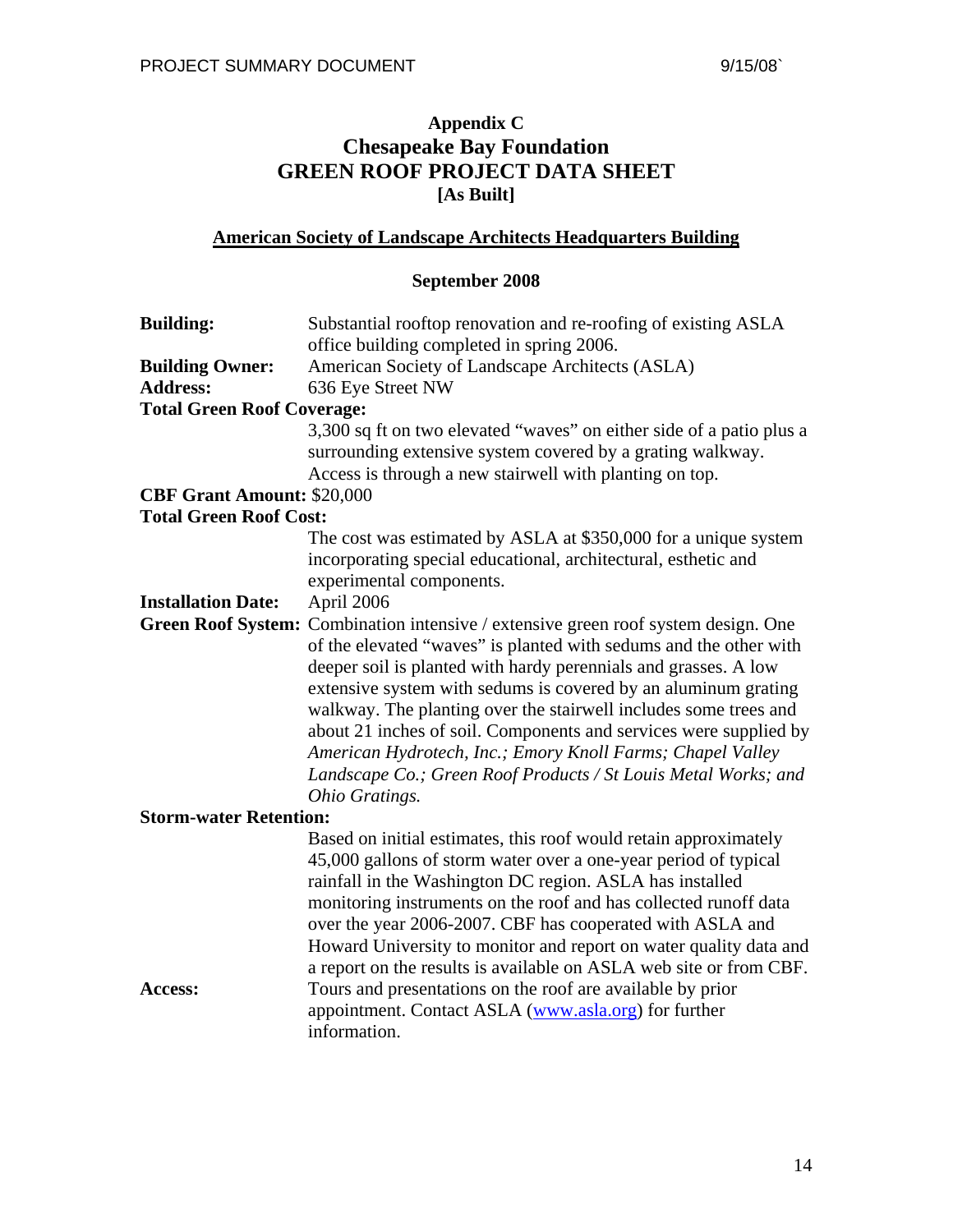# **Appendix D Chesapeake Bay Foundation GREEN ROOF PROJECT DATA SHEET [As Built]**

### **Anacostia Gateway Building September 2008**

| <b>Building:</b>                              | New construction office building with ground retail space,<br>completed in 2007; Three floors with about 68,000 RSF total<br>building area.                                                                                                                                                                                                                                                                  |
|-----------------------------------------------|--------------------------------------------------------------------------------------------------------------------------------------------------------------------------------------------------------------------------------------------------------------------------------------------------------------------------------------------------------------------------------------------------------------|
| <b>Building Owner:</b>                        | Anacostia Gateway LLC [Anacostia Economic Development<br>Corporation (AEDC) and DRI Partners, Inc.] – Tenants are DC<br>Housing Authority.                                                                                                                                                                                                                                                                   |
| <b>Address:</b>                               | 1800 Martin Luther King Jr. Avenue, SE, Washington DC                                                                                                                                                                                                                                                                                                                                                        |
| <b>Total Green Roof Coverage:</b>             | 10,500 sq ft of green roof covering about 51% of total rooftop                                                                                                                                                                                                                                                                                                                                               |
| <b>CBF Grant Amount: \$50,000</b>             |                                                                                                                                                                                                                                                                                                                                                                                                              |
| Total Green Roof Cost: \$250,000.             |                                                                                                                                                                                                                                                                                                                                                                                                              |
| <b>Green Roof Installation Date: May 2007</b> |                                                                                                                                                                                                                                                                                                                                                                                                              |
|                                               | Green Roof System: Extensive green roof system design. "Hydrotech Garden Roof"<br>Assembly; Concrete surface conditioner; Monolithic Membrane<br>612EV-FR and flashings, protection/separation course; root barrier<br>protection; "Styroform" brand insulation; protection/water<br>retention mat; drainage/water retention component; filter fabric;<br>and 4" lightweight engineered soil/growing medium. |
|                                               | Incorporates a roof terrace with access through a penthouse.<br>The plants are sedums (sedum kamtschaticum).                                                                                                                                                                                                                                                                                                 |
| <b>Storm-water Retention:</b>                 | This roof is estimated to retain approximately 158,000 gallons of<br>storm water over a one-year period of typical rainfall in the<br>Washington DC region.                                                                                                                                                                                                                                                  |
|                                               |                                                                                                                                                                                                                                                                                                                                                                                                              |

**Access:** Limited access to roof by appointment. Contact AEDC or CBF for further information.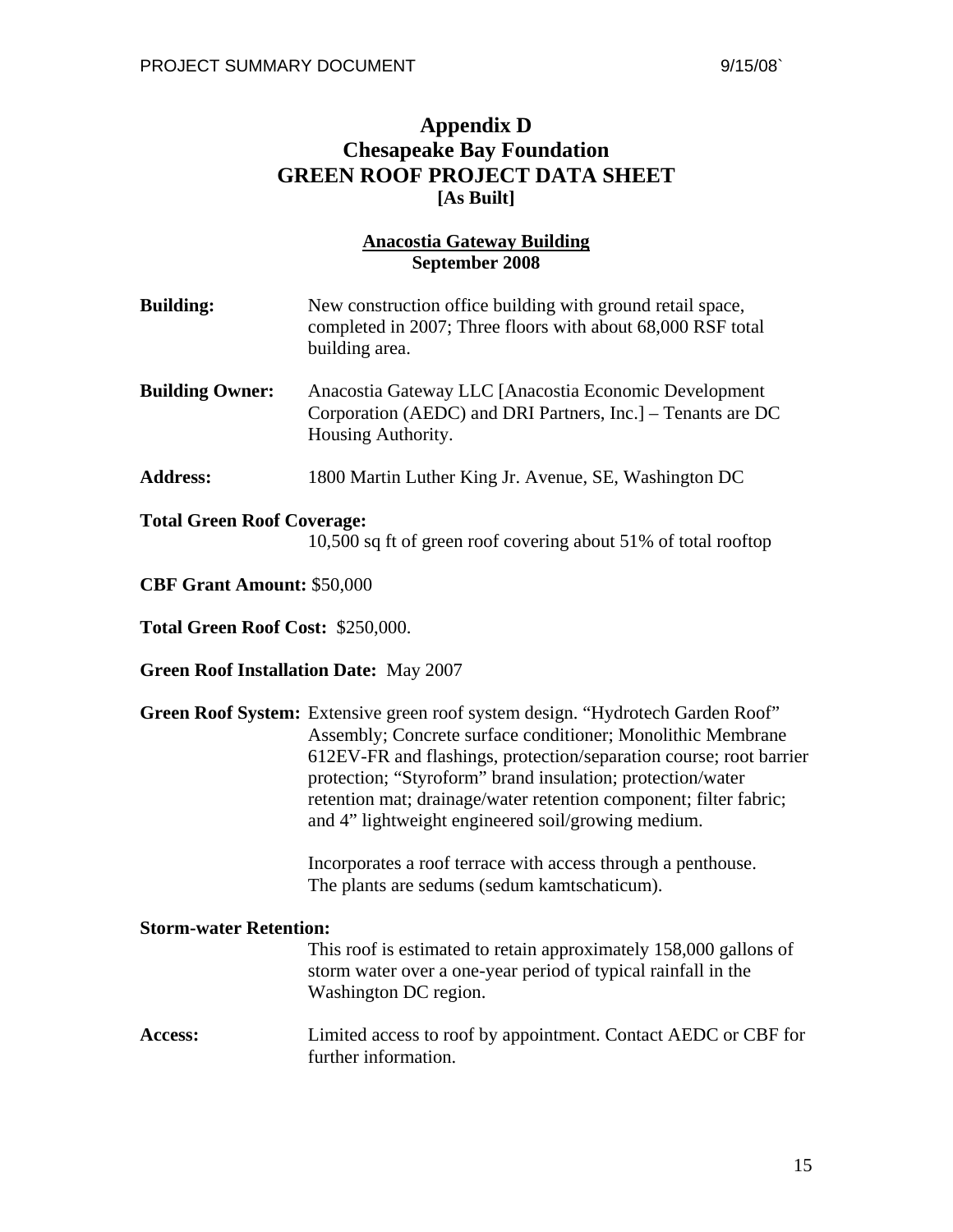## **Appendix E Chesapeake Bay Foundation GREEN ROOF PROJECT DATA SHEET [As Built]**

### **APA Headquarters Building September 2008**

| <b>Building:</b>                              | This office building is owned by the American Psychological<br>Association and is the national headquarters of the World<br>Resources Institute. It is located near Union Station in Washington<br>DC and is undergoing a re-roofing incorporating a green roof and a<br>meditation labyrinth with access for tenants, guests and the public. |  |
|-----------------------------------------------|-----------------------------------------------------------------------------------------------------------------------------------------------------------------------------------------------------------------------------------------------------------------------------------------------------------------------------------------------|--|
| <b>Building Owner:</b>                        | The American Psychological Association                                                                                                                                                                                                                                                                                                        |  |
| <b>Address:</b>                               | 10 G Street NE                                                                                                                                                                                                                                                                                                                                |  |
| <b>Total Green Roof Coverage: 3,000 sq ft</b> |                                                                                                                                                                                                                                                                                                                                               |  |

**CBF Grant Amount:** \$20,000

**Total Green Roof Cost:** \$50,000 [est]

**Installation Date:** Completed September 2008

- **Green Roof System:** Green grid system The standard GreenGrid® are light weight planting modules measuring 2ft by 4ft by 4in. Each module arrived on site with mature plants and ready to be installed. The modules are grown in a nursery for 30-60 days and transported in nursery racks or on pallets. The modules were carried on a freight elevator to the roof eliminating the need to use an external crane. After installation the modules may be moved if necessary to accommodate future maintenance, additions or other changes. This system is well-adapted to convert almost any standard roof to a green roof.
- **Storm-water Retention:** Approximately 45,000 gallons of water will be retained on this roof during a typical year of average rainfalls.
- Access: Public tours and outreach in partnership with the World Resources Institute, a building tenant.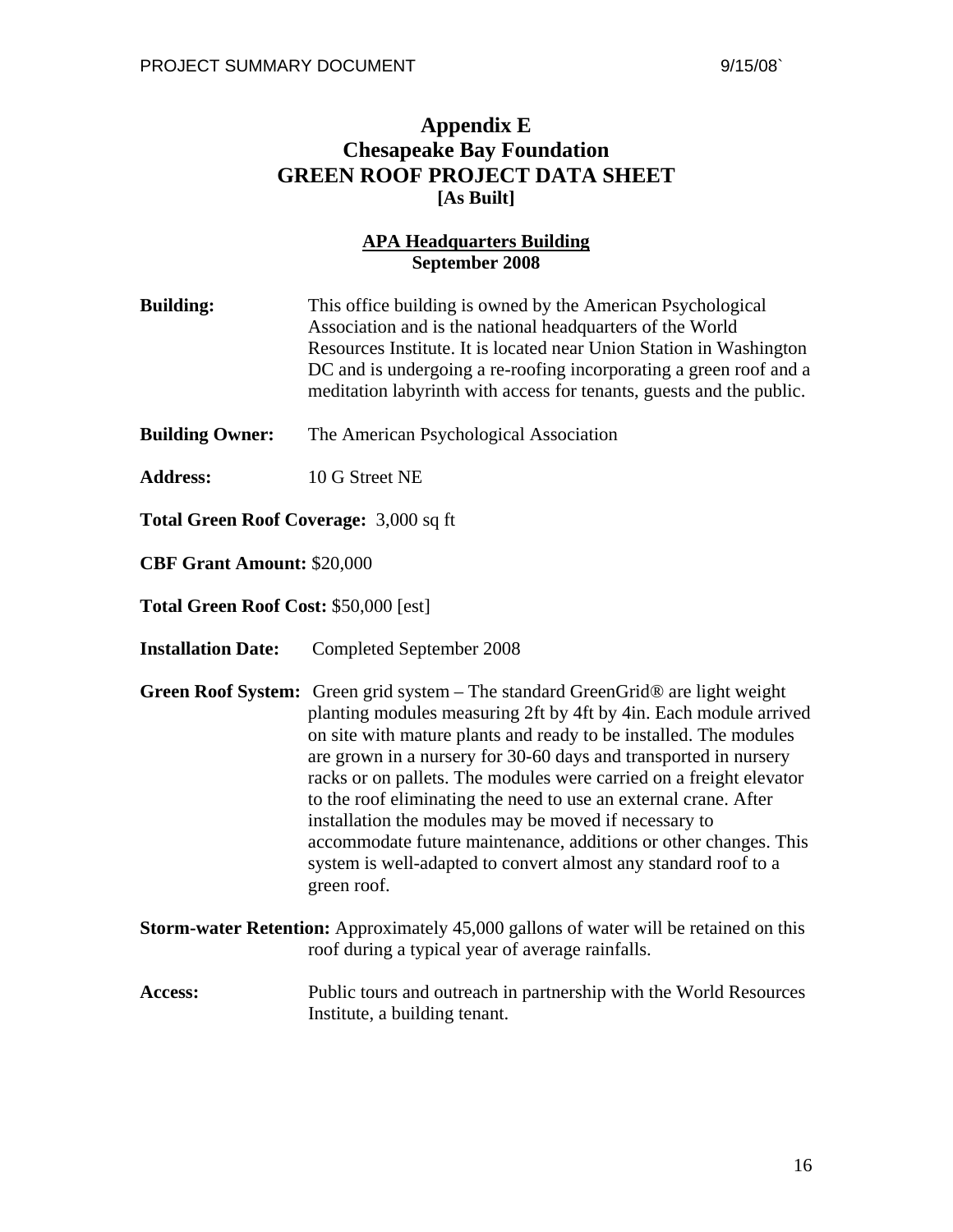## **Appendix F Chesapeake Bay Foundation GREEN ROOF PROJECT DATA SHEET [As Designed]**

#### **51 Louisiana Ave. Office Building September 2008**

- **Building:** An existing office building, near the US Capitol, is undergoing expansion and re-development with the addition of an adjacent 320,000 sq ft building and a green roof.
- **Building Owner:** The JBG Companies
- **Address:** 51 Louisiana Avenue NW
- **Total Green Roof Coverage:** 17,000 sq ft
- **CBF Grant Amount:** \$21,000

**Total Green Roof Cost:** \$276,000 (est)

- **Installation Date:** Expected in late 2008
- **Green Roof System:** Extensive green roof system with drainage layer, about four inches of growing media and sedum plantings.
- **Storm-water Retention:** Approximately 255,000 gallons of water will be retained on this roof during a typical year of average rainfalls.
- Access: Public access and outreach activities planned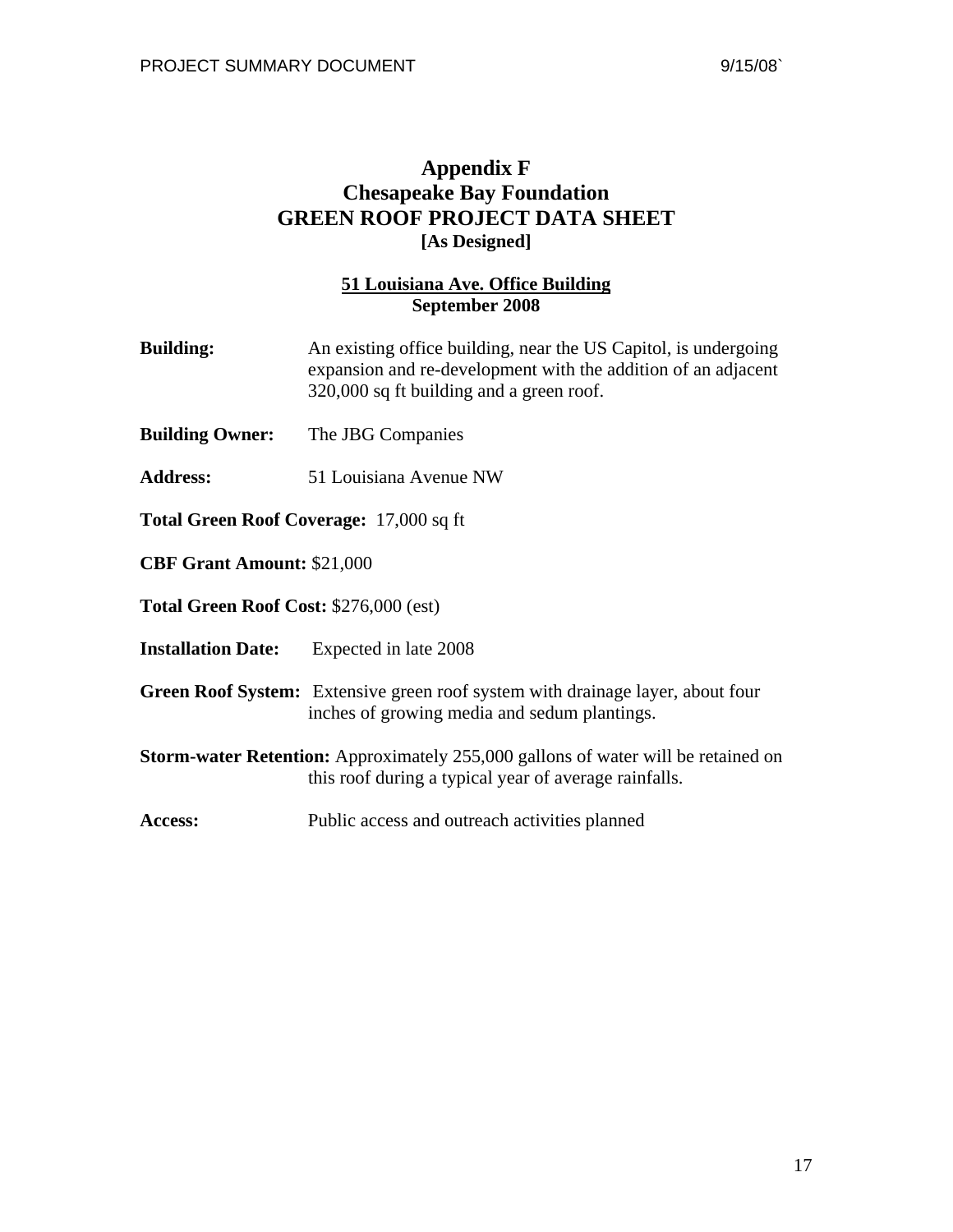## **Appendix G GREEN ROOF PROJECT DATA SHEET [As Designed]**

## **700 6th Street NW Office Building September 2008**

| <b>Building:</b>                               | A new 300,000 sq ft, 12 story office building is under construction<br>in downtown DC near the Gallery Place Metro and will be<br>completed in 2009. |  |
|------------------------------------------------|------------------------------------------------------------------------------------------------------------------------------------------------------|--|
| <b>Building Owner:</b>                         | Akridge                                                                                                                                              |  |
| <b>Address:</b>                                | $700\,6^{th}$ Street NW                                                                                                                              |  |
| <b>Total Green Roof Coverage: 11,000 sq ft</b> |                                                                                                                                                      |  |
| <b>CBF Grant Amount: \$50,000</b>              |                                                                                                                                                      |  |
| <b>Total Green Roof Cost: \$220,000 (est)</b>  |                                                                                                                                                      |  |
| <b>Installation Date:</b>                      | Expected in late 2008                                                                                                                                |  |
|                                                |                                                                                                                                                      |  |

**Green Roof System:** Extensive green roof system with drainage layer, about four inches of growing media and sedum plantings.

- **Storm-water Retention:** Approximately 165,000 gallons of water will be retained on this roof during a typical year of average rainfalls.
- Access: Public access and outreach activities planned